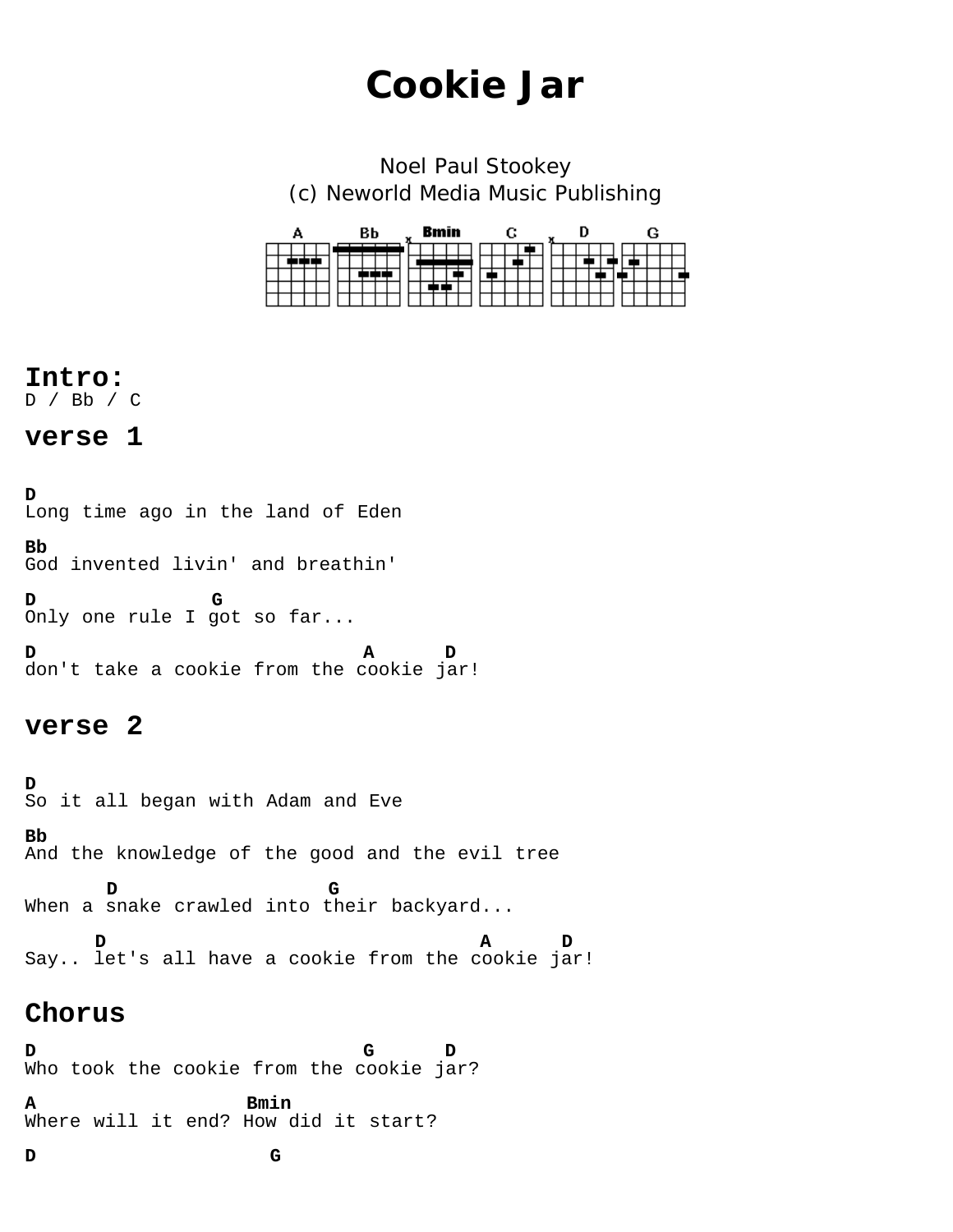Twist of the lid and here we are...

 **D A D** Shakin' hands in the cookie jar **D G D** Who took the cookie from the cookie jar? **A Bmin** Where will it end? How did it start? **D G** Twist of the lid and here we are...

 **D A D** Shakin' hands in the cookie jar

## **verse 3**

**D**<br>So there in the garden where they were livin'

#### **Bb**

Adam and Eve did the very first fibbin'

**D G** Up drive God in the Company Car

**D A D** Who took the cookie from the cookie jar?

### **verse 4**

**D**<br>Banished from their paradise **Bb** Followed by old beady eyes

**D D G** Now even their kids've got to carry the scar...

**D A D** Cuttin' edge of the cookie jar

### **Chorus (as usual) followed by spoken:**

Pick up that napkin: cover your face! Crumbs are lyin' all over the place! Gimme them feathers, where's that tar?